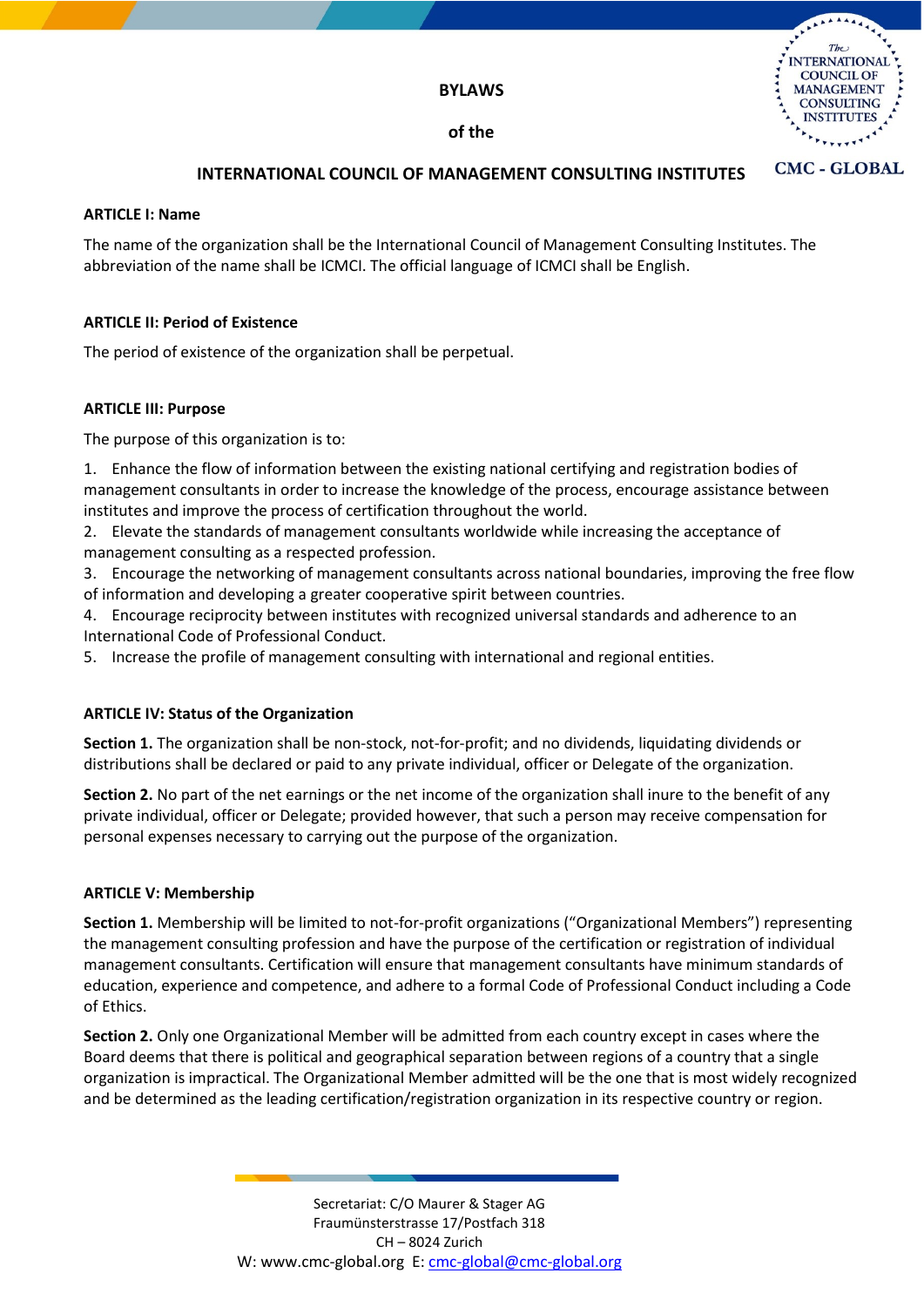

#### **CMC - GLOBAL INTERNATIONAL COUNCIL OF MANAGEMENT CONSULTING INSTITUTES**

A single regional organization representing a group of associated small countries, may be allowed at the decision of the Board e.g., where the countries do not have existing professional management consulting bodies, and there is support for a collective institution.

**Section 3.** Every three years Organizational Members shall reconfirm that they continue to meet the membership qualifications of ICMCI. If an Organizational Member no longer meets the membership qualifications, the Membership Committee will review and recommend appropriate action to the Board.

**Section 4.** All Organizational Members who operate a certification scheme assessed to be compliant with the requirements laid down by the Board shall be deemed to be "Full Organizational Members", whilst those without such an assessed scheme shall be designated "Provisional Organizational Members".

# **ARTICLE VI: Domiciles, Offices**

The location of the registered office shall be Zurich, Switzerland or at any location deemed appropriate by the Board.

# **ARTICLE VII: Assembly of Delegates**

## **Section 1. General Powers.**

The affairs of ICMCI shall be controlled by its Assembly of Delegates. The Assembly of Delegates consists of all the Delegates of the Full Members.

## **Section 2. Number of Delegates.**

The number of Delegates is dependent upon the number of Full Organizational Members, and the number of individual members of each Organizational Member as specified in Section 4 below. Representatives from Provisional Organizational Members can attend the Assembly of Delegates and participate in the proceedings but do not have voting rights and are exempted from the qualification requirement specified in Section 3 below.

## **Section 3. Qualification of Delegates.**

Members of the Assembly of Delegates shall have professional management consulting qualifications, including certification by a Full Organizational Member.

## **Section 4. Election of Delegates.**

Full Organizational Members may elect or appoint one to four named individuals, according to the number of regular, individual members representing the management consulting profession, to serve as Delegates.

0 - 499 members = 1 Delegate

500 - 999 members = 2 Delegates

1000 - 1999 members = 3 Delegates

2000+ members = 4 Delegates

## **Section 5. Resignation.**

A Delegate may resign at any time by filing a written resignation with the Secretary of the Assembly and the Secretary of his/her respective Member.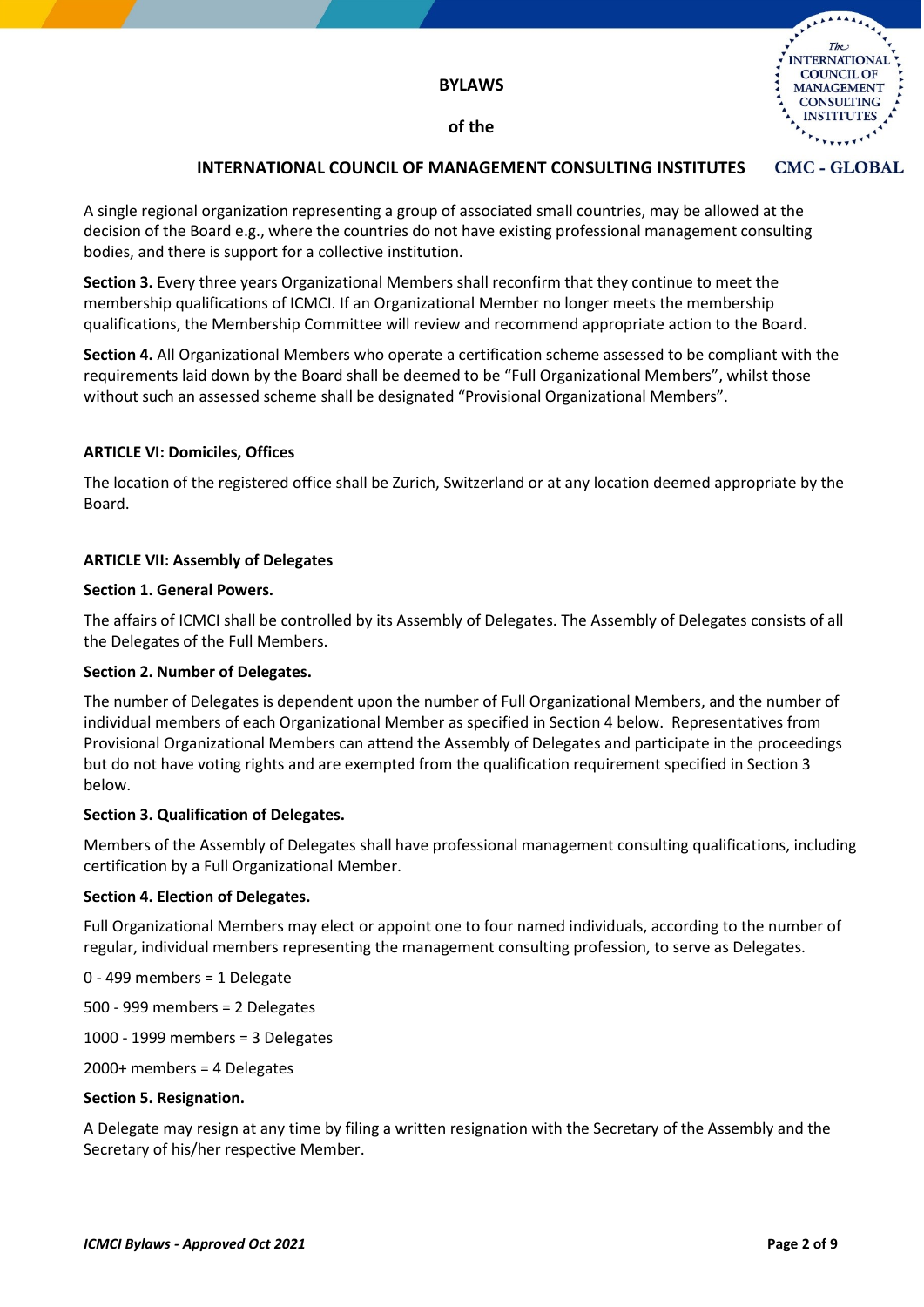

#### **CMC - GLOBAL INTERNATIONAL COUNCIL OF MANAGEMENT CONSULTING INSTITUTES**

#### **Section 6. Removal.**

A Delegate may be removed from office with or without cause by the affirmative vote of a simple majority of the Board then in office, either at a regular meeting or at any special meeting of the Board called for that purpose. The Organizational Member may elect or appoint a replacement Delegate immediately a Delegate is removed.

## **ARTICLE VIII: Meetings of Delegates**

#### **Section 1. Annual Meetings.**

The Assembly of Delegates shall meet annually in the Annual Meeting of Delegates. The date shall be established six months prior to the meeting. Notice will be mailed, telefaxed or emailed to all Delegates.

#### **Section 2. Virtual Meetings.**

All meetings of Delegates may be conducted by electronic transmission. The Chair of the Board will normally chair the meeting, unless a majority of Delegates at the meeting choose an alternative. The Secretary shall be responsible for keeping a record of the meeting.

#### **Section 3. Special Meetings.**

Special meetings of the Assembly of Delegates may be held at any time for any purpose or purposes, unless otherwise prescribed by statute, on call of the Board, or shall be called by the Secretary on the written request of at least one-fifth of all Delegates. Special meetings may be conducted by electronic transmission.

#### **Section 4. Notice.**

Notice of any meeting shall be given by oral or written notice delivered personally to each Delegate at least 60 days in advance. If mailed, telefaxed or emailed it shall be deemed to be delivered when the mail, telefax or email is sent. Delegates are responsible for maintaining their current contact information with the ICMCI secretariat.

## **Section 5. Location of Meetings.**

The Board may designate the location of all meetings of Delegates, including virtual meetings.

#### **Section 6a. Quorum.**

A simple majority of the Assembly of Delegates shall constitute a quorum for the transaction of business at any meeting of the Delegates where proper notice has been given. If less than such majority is present in person or by proxy at a meeting, a simple majority of the Delegates present may adjourn the meeting without further notice.

#### **Section 6b. Resolutions and voting.**

Proposed resolutions must be advised to all Delegates 21 days prior to the meeting and require a simple majority of Delegates' votes at a quorate meeting to be accepted with immediate effect.

Resolutions presented with less than 21 days' notice will require a simple majority of all Delegates to support the resolution voting in person, by mail or electronic poll within 45 days for the resolution to be accepted. If a majority in favour is not reached within the 45-day period, or as soon as a majority against the resolution is reached, the resolution will be rejected.

If a meeting is not quorate, all resolutions may be decided by voting by mail or electronic poll, with 45 days allowed for response. Resolutions will be accepted and take effect as soon as a simple majority of all Delegates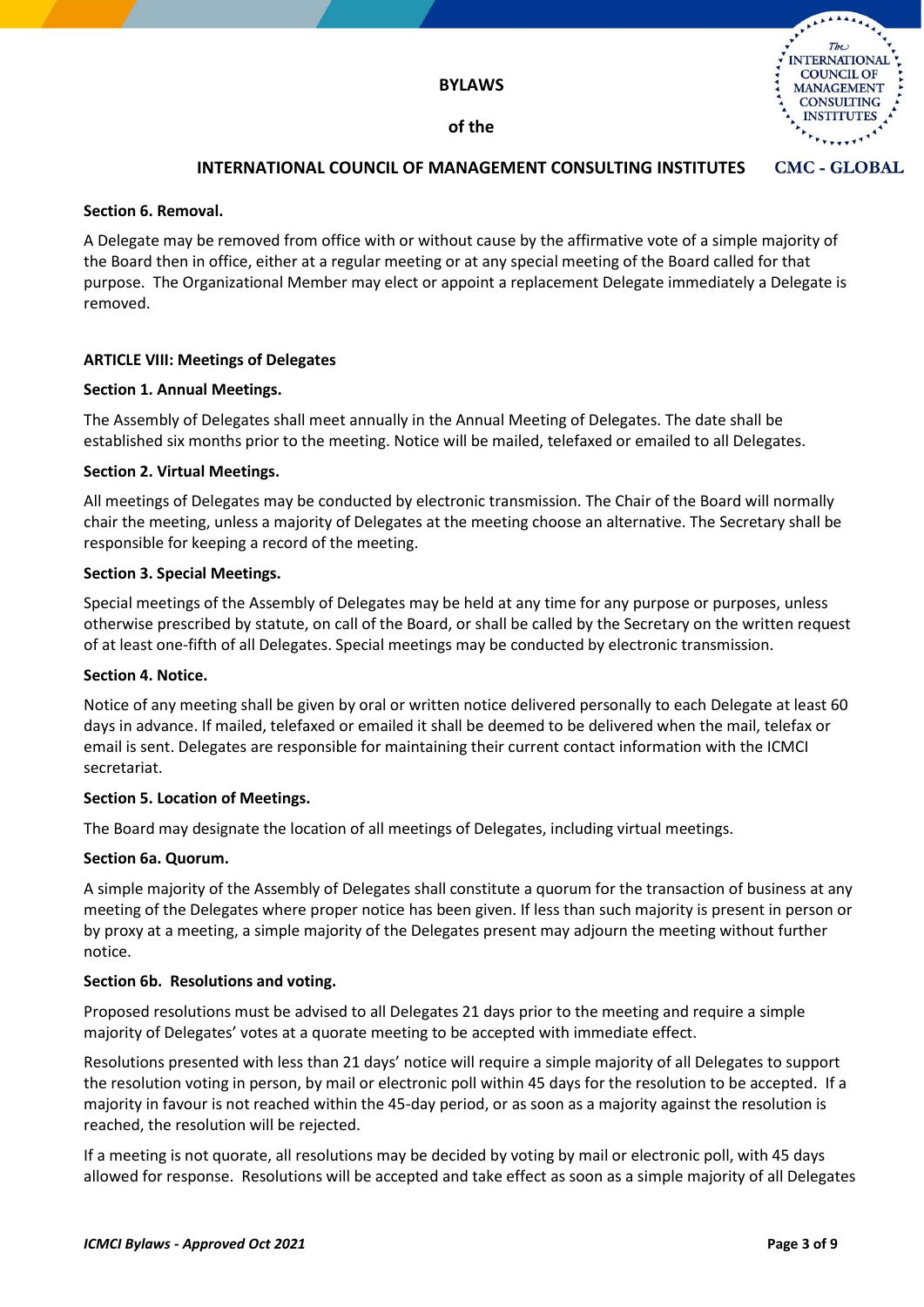



#### **CMC - GLOBAL INTERNATIONAL COUNCIL OF MANAGEMENT CONSULTING INSTITUTES**

have cast a vote in favour. If a majority in favour is not reached within the 45-day period, or as soon as a majority against the resolution is reached, the resolution will be rejected.

## **Section 7. Proxies.**

Delegates of ICMCI who will not be able to attend any meeting of ICMCI may assign their proxy to any Delegate attending the meeting. Cascading proxies will not be permitted; a Delegate must register a direct assignment of their vote. Such proxies will be counted in determining whether a quorum is present.

## **Section 8. Conduct of Meetings.**

The Chair or, in his/her absence, one of the directors of the Board, shall call meetings of the Delegates to order and shall act as Chair of the meetings. The Secretary of ICMCI shall act as Secretary of all meetings of the Delegates, but in the absence of the Secretary, the presiding Officer may appoint any Assistant Secretary or any Delegate or other person present to act as Secretary of the meeting

## **Section 9. Manner of Acting.**

The act of a simple majority of the Assembly of Delegates present at a meeting at which a quorum is present shall be the act of the Delegates, unless the act of a greater number is required by these Bylaws. In the case of mail or electronic polls, if a quorum is achieved, a simple majority is defined as the number of votes in favour being greater than the number of votes opposed. In all cases, proxy votes will be counted on the same basis as other votes.

All Delegate decisions shall be published to all Delegates with the actual voting results. As well, all decisions should be recorded by the Secretary and published on the ICMCI's website.

## **Section 10. Presumption of Assent.**

Delegates who are present at a meeting of the Delegates, or Committee thereof, at which action on any corporate matter is taken, shall be presumed to have assented to the action taken unless their dissent shall be entered in the minutes of the meeting, or unless they shall file their written dissent to such action with the person acting as the Secretary of the meeting before the adjournment thereof; or shall forward such dissent by registered mail to the Secretary of ICMCI immediately after the adjournment of the meeting. Such right to dissent shall not apply to Delegates who voted in favour of such action.

# **ARTICLE IX: The Board, and Committees of the Board**

## **Section 1. The Board.**

The Board will be a standing committee reporting to the Assembly of Delegates. It will be composed of all elected officers and directors and the immediate past chair. Its purpose is to provide the strategic direction and operational control of all the activities of ICMCI.

Annually, achievement against the previous plan will be reported on, and a revised plan tabled for review and approval by the Delegates at the Annual Assembly of Delegates. The Board shall create the standing committees defined in these bylaws. The Board may create one or more special committees as needed, consisting of Delegates, officers, directors and other volunteers from Members. Special Standing Committees have such powers and duties consistent with any existing delegation of powers to the Board, as may be provided in the resolution creating such committee as initially adopted or as thereafter supplemented or amended by further resolution adopted by similar vote of the Board.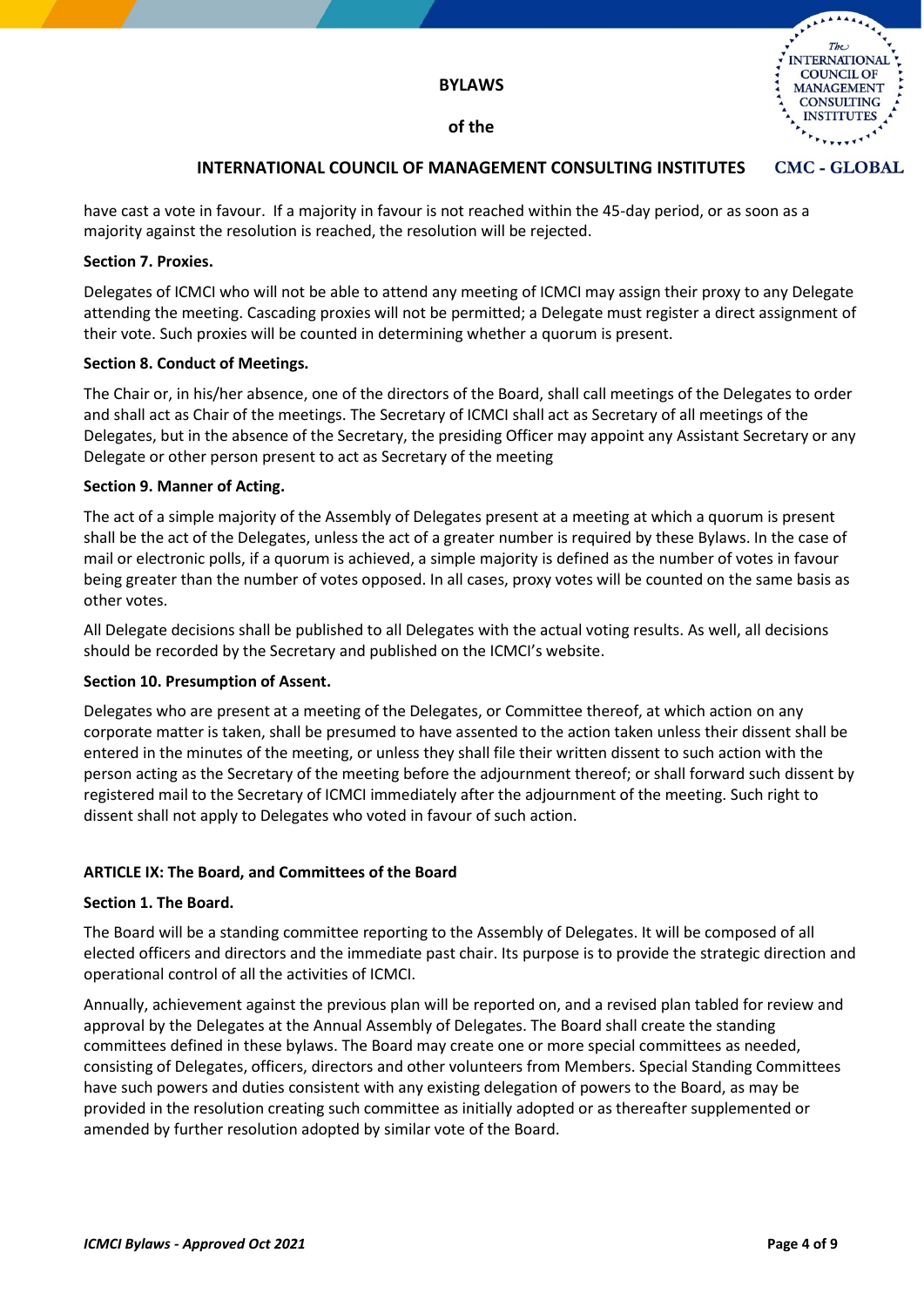

#### **CMC - GLOBAL INTERNATIONAL COUNCIL OF MANAGEMENT CONSULTING INSTITUTES**

## **Section 2. Membership Committee.**

The Membership Committee will be a standing committee of the Board responsible for the development of the membership, and the processing of all Member applications for presentation to the Board.

## **Section 3. Professional Standards Committee.**

The Professional Standards Committee will be a standing committee of the Board responsible for the development and maintenance of certification standards including qualifications and the individual assessment process.

## **Section 4. Quality Assurance Committee.**

The Quality Assurance committee will be a standing committee of the Board responsible for assessing every three years the compliance by Full Members with the ICMCI standards relating to assessment of certification of individual management consultants and consulting practices. The results of the assessment will be reported to the Membership Committee.

The Chair of The Quality Assurance Committee will have the duty to report directly to the Delegates if serious comprises are evidenced to the standing and reputation of ICMCI by non-compliance with ICMCI standards which are not being addressed by Membership Committee and the Board.

# **Section 5. Nominations and Succession Planning Committee.**

The Nominations and Succession Planning Committee will be a standing committee of ICMCI responsible for managing an open nominations and election process for the Chair and Board directors. The committee will undertake Succession planning and rotation of Board officers and directors and Committee Chairs. The committee shall be headed by the immediate past chair of ICMCI (or a past chair) and composed of four other Delegates (including the current Chair). The list of candidates for election will be distributed to all Delegates 21 days before the date of the Annual Meeting of Delegates.

## **Section 6. Standing Committees of Delegates.**

Delegates may by resolution create one or more standing committees, each consisting of three or more Delegates and other volunteers from Members as needed. Standing Committees of Delegates have such powers and duties consistent with any existing delegation of powers to a Committee of Delegates, as may be provided in the resolution creating such committee as initially adopted or as thereafter supplemented or amended by further resolution adopted by similar vote.

## **Section 7. Alternate Members.**

All Delegates who are not members of a given Delegate Committee shall be alternate members of such Committee and may take the place of any absent member or members at any meeting of such committee, upon request of the Chair of the Assembly of Delegates or the Chair of such meeting.

## **Section 8. Rules of Committees.**

Each Committee of the Board or Delegates shall fix its own rules governing the conduct of its activities, consistent with rules promulgated by the Delegates or the Board as appropriate and shall make such reports to the Board or the Delegates of its activities as the Board or Delegates may request. The terms of reference of the Board must be approved by the Delegates.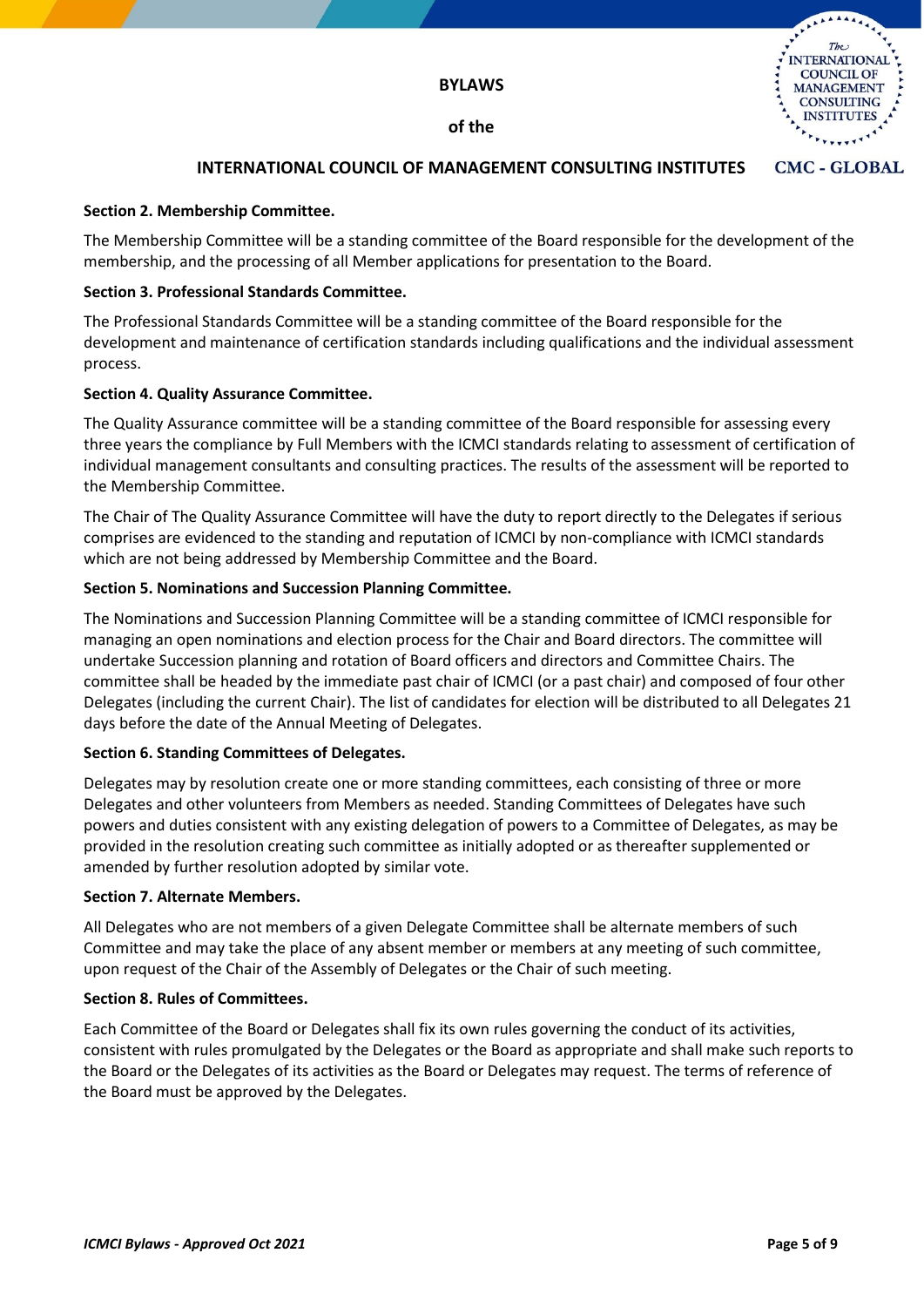

#### **CMC - GLOBAL INTERNATIONAL COUNCIL OF MANAGEMENT CONSULTING INSTITUTES**

## **ARTICLE X: Directors of the Board**

The policies established by the Assembly of Delegates shall be carried out by the Board of the organization.

## **Section 1. Composition of the Board**

The Board shall consist of nine directors. Of these directors there shall be three officers: a Chair, a Secretary, and a Treasurer. Such other Officers and assistant Officers and agents as may be deemed necessary may be elected or appointed by the Board. Such appointments shall be communicated to the Delegates within 30 days of appointment.

In the absence of the Chair or in the event of his/her death, inability or refusal to act, or in the event for any reason it shall be impractical for the Chair to act personally, the remaining Board directors shall appoint one of the remaining Board directors to perform the duties of the Chair.

# **Section 2. Election and Term in Office.**

Candidates eligible to stand for office must be Delegates who represent full Members to ICMCI or current directors of the Board. The directors of the Board of ICMCI who are elected by the Delegates shall take office at the Annual Assembly of Delegates for a three-year term. Each year, three directors of the Board shall normally retire on a rotational basis. The Nominations and Succession Planning Committee shall conduct the election process in the period prior to the Annual Meeting of Delegates in accordance with Article IX, Section 5.

- 1. Delegates shall as the vacancy occurs separately elect the Chair of the Board.
- 2. Delegates shall elect each year as vacancies occur the remaining directors to the board
- 3. The Board will elect from within their number the Secretary and Treasurer.

A director of the Board may serve a maximum of two consecutive elected terms as a Board director. If a director of the board is elected Chair, the term of office as Chair will be three years even if this would extend the period of office beyond the two-term limit. If applicable, a director may also serve one initial partial term as board director if appointed to fill a vacancy. All board director terms are three (3) years.

Each board director shall hold office until his/her successor shall have been duly elected or until his/her death or until he/she shall resign or shall have been removed in the manner herein after provided. Board directors must be elected by the Delegates. If a Delegate is elected as a Board director, that Delegate's position is then considered vacant. The Organizational Member may elect or appoint a replacement Delegate immediately a Delegate is appointed to the Board.

## **Section 3. Removal**

Any Board director or agent elected or appointed by the Delegates may be removed by the Delegates by the affirmative vote of a simple majority of Delegates, whenever in the Delegates' judgment the best interests of ICMCI will be served thereby, but such removal shall be without prejudice to the contract rights, if any, of the person so removed. Election or appointment shall not of itself create contract rights.

Any Board director, officer or agent appointed by the Board may be removed by the Board by the affirmative vote of a simple majority of the Board, whenever in the Board's judgment the best interests of ICMCI will be served thereby, but such removal shall be without prejudice to the contract rights, if any, of the person so removed. Appointment by the Board shall not of itself create contract rights.

## **Section 4. Vacancies.**

A vacancy in any office because of death, resignation, removal, disqualification or other circumstances, may be filled by the Board for the unexpired portion of the term.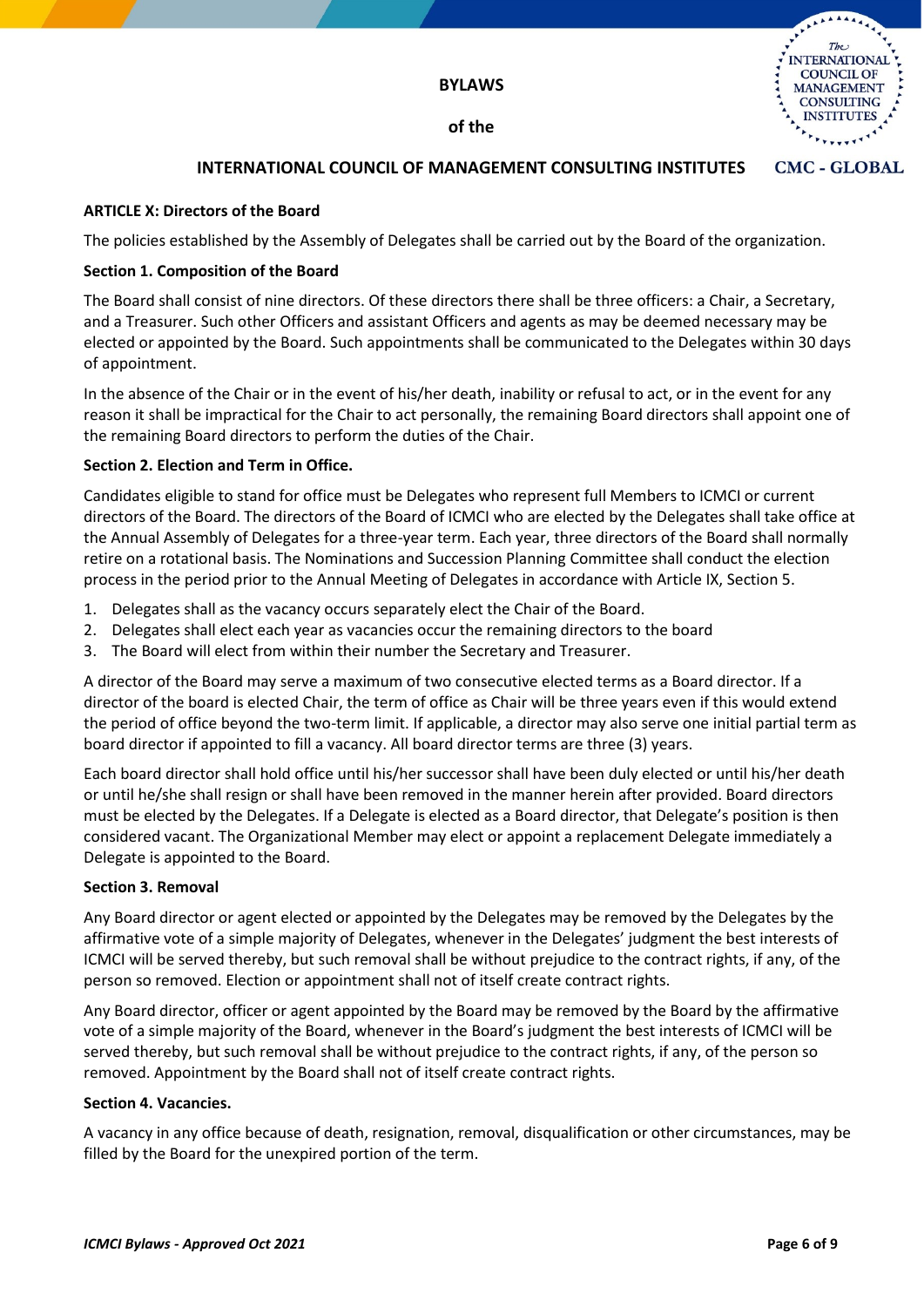

#### CMC - GLOBAL **INTERNATIONAL COUNCIL OF MANAGEMENT CONSULTING INSTITUTES**

#### **Section 5a. Chair.**

The Chair shall be the Executive Officer of ICMCI and, subject to the control of the Board and the Delegates, shall supervise and control all the business and affairs of ICMCI, and in general shall perform all duties as may be prescribed by the Delegates from time to time. He/She shall, when present, preside at all meetings of ICMCI.

#### **Section 5b. Authority of Directors, Officers and Agents**

The Chair may sign, with the Secretary or any other proper director of the Board of ICMCI thereunto authorized by the Delegates, any deeds, mortgages, bonds, contracts, or other instruments which the Delegates or the Board have authorized to be executed, except in cases where the signing of the execution thereof shall be expressly delegated by the Delegates to some other director of the Board or agent of ICMCI, or shall be required by law to be otherwise signed or executed.

The authority of Officers, assistant Officers and agents appointed by the Board will be determined by the Board and communicated to the Delegates within 30 days of appointment.

#### **Section 6. Duties of Directors**

Board directors other than the officers will handle the duties assigned them by the Chair.

#### **Section 7. The Secretary.**

The Secretary shall:

- a) keep the minutes of the Assembly of Delegates' meetings in one or more books provided for that purpose;
- b) see that all notices are duly given in accordance with the provisions of these bylaws or as required by law;
- c) be custodian of ICMCI records; and
- d) in general perform all duties incident to the Office of Secretary, and such other duties as from time to time may be assigned to him/her by the Chair or by the Delegates.

## **Section 8. The Treasurer.**

The Treasurer shall:

a) have charge and custody of and be responsible for all funds and securities of ICMCI; receive and give receipts for monies due and payable to ICMCI from any source whatsoever, and deposit all such monies in the name of ICMCI in such banks, trust companies or other depositories as shall be selected in accordance with the provisions of Article  $IX^1$  of these Bylaws; and

b) in general perform all of the duties incident to the office of Treasurer, and such other duties as from time to time may be assigned to him/her by the Chair or by the Delegates

## **Section 9. The Past Chair.**

The immediate Past Chair shall be an ex officio director of the Board.

## **Section 10. Directors-at-large.**

Any directors not specified above shall have only such authority, duties and responsibilities as shall be specifically authorized and designated by the Board.

<sup>&</sup>lt;sup>1</sup>Article X section 8.a refers to Article IX while reference should be to Article XVI. This will be corrected in the future version.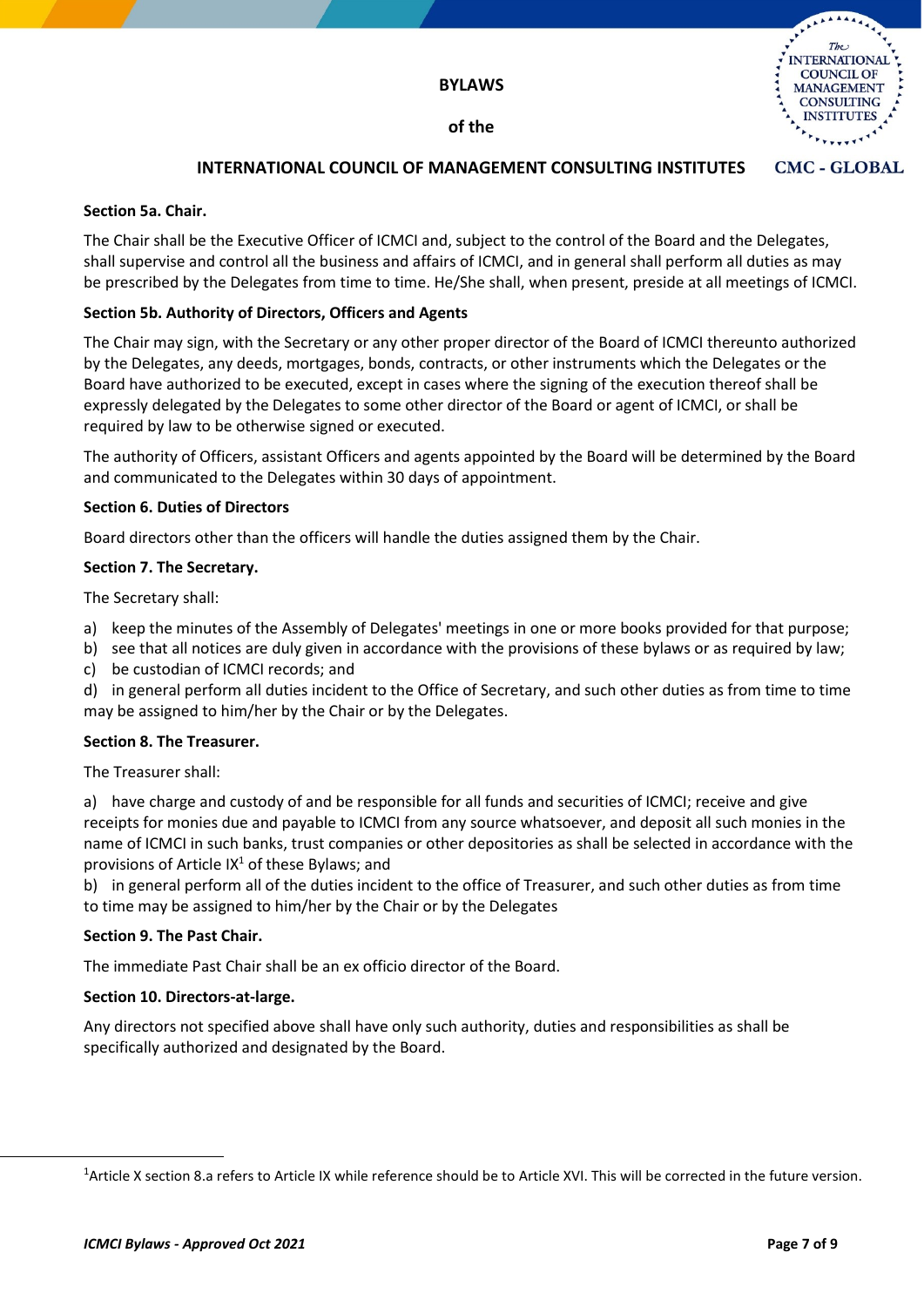

# **INTERNATIONAL COUNCIL OF MANAGEMENT CONSULTING INSTITUTES**

#### **ARTICLE XI: Expenses and revenue**

Application fees for membership, annual membership dues, and other approved sources of revenue will be the primary source of revenue. The schedule of fees and dues shall be established or modified by the Delegates, based on the number of individual consulting members in the Organizational Member. Each year a budget of expenses and revenue shall be approved for the following two fiscal years.

## **ARTICLE XII: Indemnification**

ICMCI shall indemnify any director of the Board of ICMCI, or any person who may have served at its request as a Delegate or Officer of another Council in which it owns shares of capital stock, or of which it is a creditor, against reasonable expenses, including attorney's fees, judgments and fines, which are actually and necessarily incurred by him/her in connection with the defence of any civil, criminal or administrative action, the defence of any civil, criminal or administrative action, suit or proceeding in which he/she is made a party or with which he/she is threatened by reason of being or having been or because of any act as such Delegate or director of the Board, within the course of his/her duties of employment, except in relation to matters as to which he/she shall be judged in such action, suit or proceeding to be liable for negligence or knowing misconduct in the performance of his/her duties. ICMCI may also reimburse to any Delegate or director of the Board the reasonable costs of settlement of any such action, suit or proceeding, if it shall be found by a simple majority of a Committee composed of the Delegates not involved in the matter in controversy (whether or not a quorum of the Assembly of Delegates) that it was to the interests of ICMCI that such settlement to be made and that such Delegate or director of the Board was not guilty of negligence or misconduct.

The right of indemnification herein provided shall extend to the estate, executor, administrator, guardian and conservator of a deceased or former Delegate or director of the Board or person who himself/herself would have been entitled to indemnification. Such rights of indemnification and reimbursement shall not be deemed exclusive of any other rights to which such Delegate or director of the Board may be entitled under any statute, agreement, or otherwise.

## **ARTICLE XIII: Fiscal Year**

The fiscal year of ICMCI shall begin on the first day of July in each calendar year.

## **ARTICLE XIV: Informal Action by Delegates**

Any action required by these bylaws, or any provision of law, to be taken at a meeting, or any other action which may be taken at a meeting, may be taken without a meeting if a consent in writing setting forth the action so taken shall be signed by all of the Delegates entitled to vote with respect to the subject matter thereof. Such consent shall have the same force and effect as unanimous vote.

#### **ARTICLE XV: Waiver of Notice**

Whenever any notice whatsoever is required to be given under the provisions of these bylaws of ICMCI, a waiver thereof in writing and sent to the Secretary by mail or electronic transmission, signed at any time by the person or persons entitled to such notice, shall be deemed equivalent to the giving of such notice.